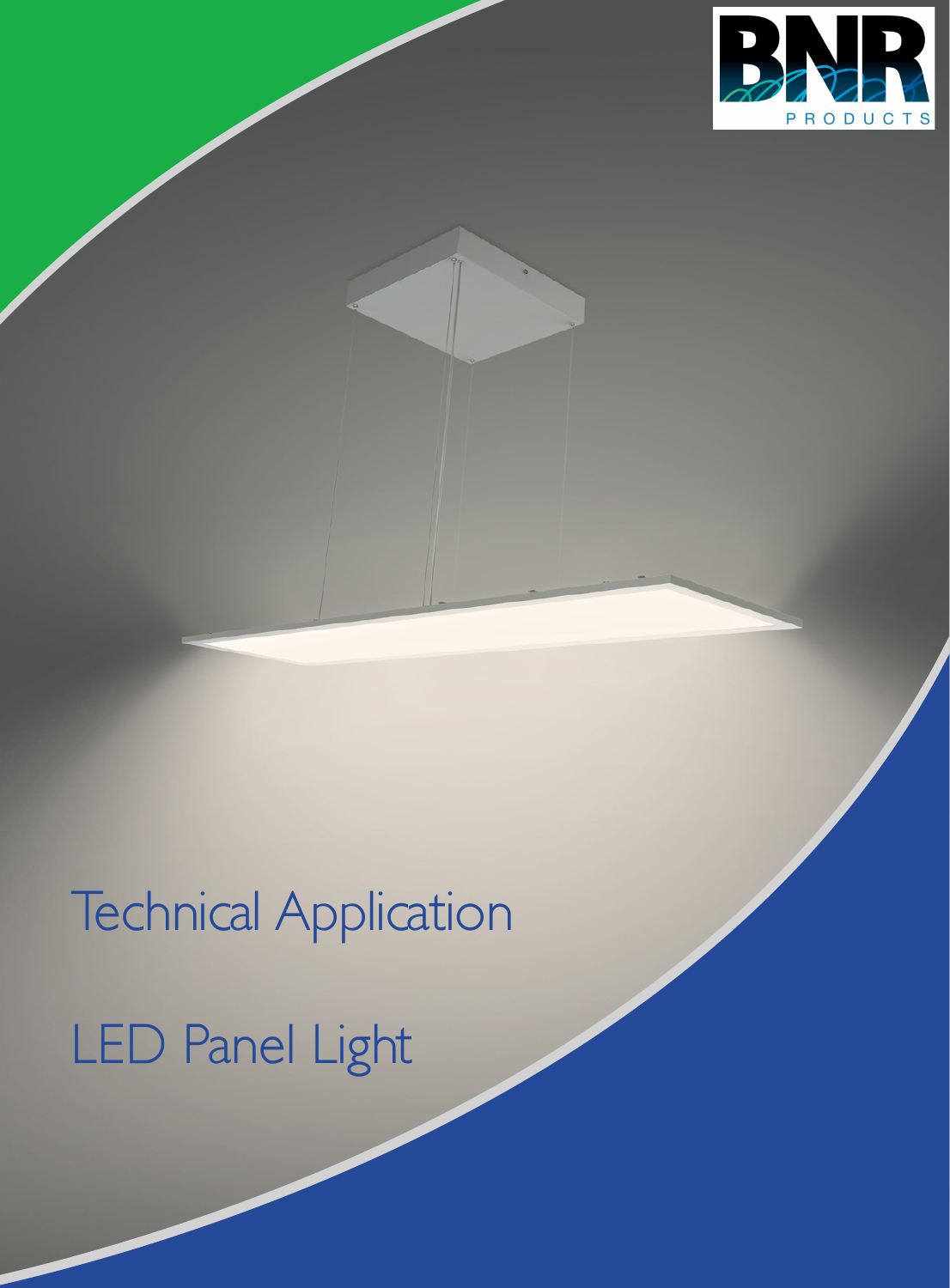



Introduction Double-sided panel light is designed for Double-sided panel light is designed for special use with decorative effect. 70% light downward and 30% light upward, it is only suitable for suspended installations. Adopts high lumen SMD, CRI >80, top branded driver comes with dimmable function. High quality LGP creates extremely uniform light. It is an ideal choice for commercial and residential applications.

- Up to 80% energy saving compared to standard CFL
- Long lifetime of 40,000 hours
- Triac dim, 0-10V dim, DALI dim
- 120° wide beam angle
- CCT: 3000K 4000K 5000K 5700K
- No UV/IR light
- Environment friendly, without Mercury or any other hazardous substances

#### Application notes

- IP40 for indoor use only
- Professional electrician for installation only
- Switch off before installation
- Do not touch when in use
- Keep away from hot steam and corrosive gas

#### Application Areas

Office & school lighting: office room, meeting room, class room etc.

Commercial lighting: shopping mall, super market, retailer shops etc.

Other situations: hospital, laboratory, dust-free workshop etc.

### **Certificates**



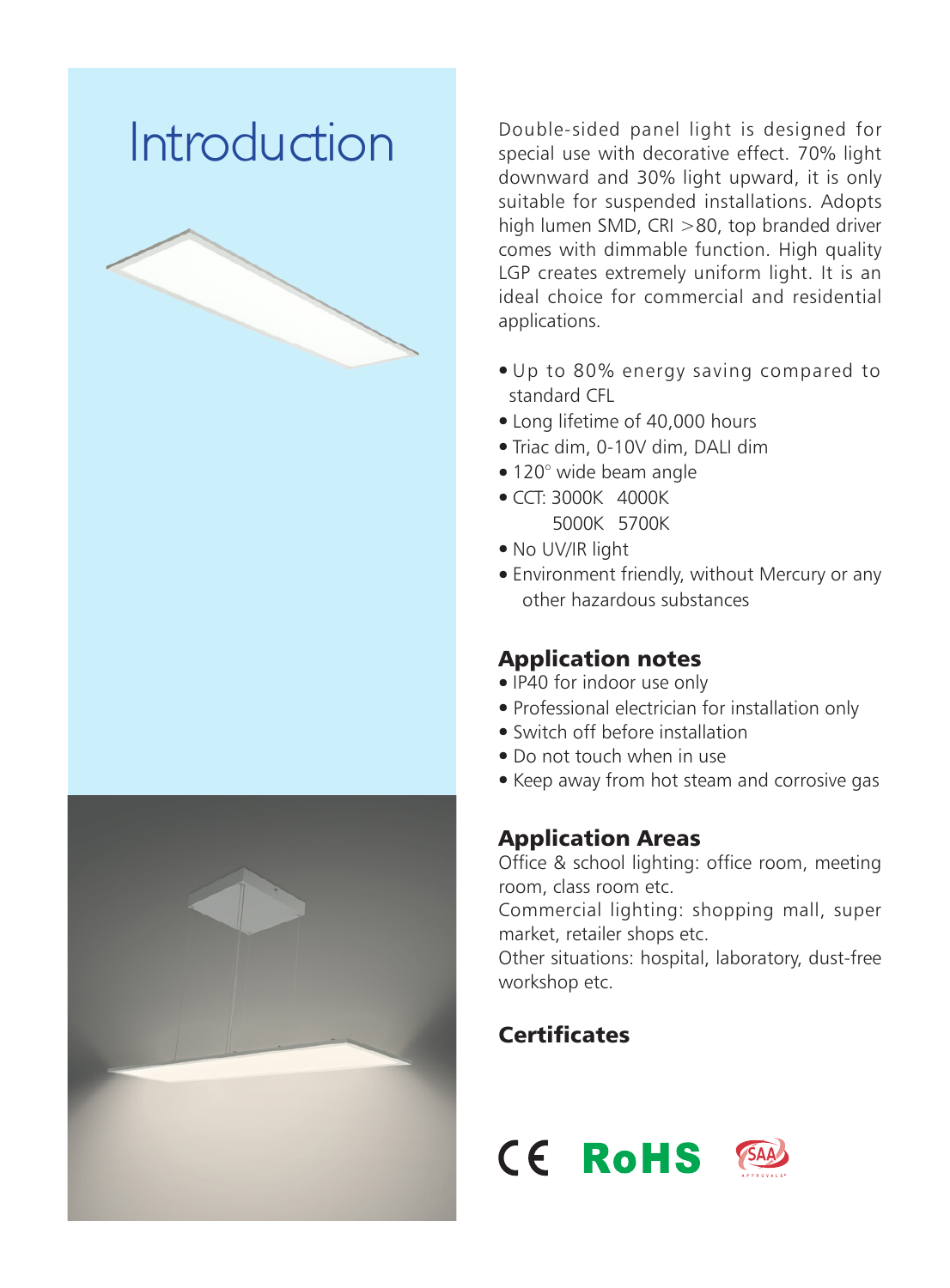# Product Information





# Technical Specifications

| <b>Model</b>       | <b>Voltage</b> | <b>Power</b> | <b>Power</b><br><b>Factor</b> | Lumen<br>(±5%) | <b>Beam</b><br>angle | <b>CCT</b> | Lifespan | <b>CRI</b> | <b>Dimmable</b> | <b>Dimension</b> |
|--------------------|----------------|--------------|-------------------------------|----------------|----------------------|------------|----------|------------|-----------------|------------------|
| BNR-PL30120-45W-L  | AC100-240V     | 45W          | $\geq 0.9$                    | 2850           | $120^\circ$          | 3000K      | 40000h   | $\geq 80$  | <b>No</b>       | 1195*295*9.12mm  |
|                    | AC100-240V     | 45W          | $\geq 0.9$                    | 3000           | $120^\circ$          | 4000K      | 40000h   | $\geq 80$  | <b>No</b>       | 1195*295*9.12mm  |
|                    | AC100-240V     | 45W          | $\geq 0.9$                    | 3050           | $120^\circ$          | 5000K      | 40000h   | $\geq 80$  | <b>No</b>       | 1195*295*9.12mm  |
|                    | AC100-240V     | 45W          | $\geq 0.9$                    | 3100           | $120^\circ$          | 5700K      | 40000h   | $\geq 80$  | <b>No</b>       | 1195*295*9.12mm  |
| BNR-PL30120-45WD-L | <b>AC230V</b>  | 45W          | $\geq 0.9$                    | 2700           | $120^\circ$          | 3000K      | 40000h   | $\geq 80$  | <b>Yes</b>      | 1195*295*9.12mm  |
|                    | <b>AC230V</b>  | 45W          | $\geq 0.9$                    | 2750           | $120^\circ$          | 4000K      | 40000h   | $\geq 80$  | Yes             | 1195*295*9.12mm  |
|                    | AC230V         | 45W          | $\geq 0.9$                    | 2780           | $120^\circ$          | 5000K      | 40000h   | $\geq 80$  | Yes             | 1195*295*9.12mm  |
|                    | <b>AC230V</b>  | 45W          | $\geq 0.9$                    | 2790           | $120^\circ$          | 5700K      | 40000h   | $\geq 80$  | Yes             | 1195*295*9.12mm  |

#### Driver data Sheet

| <b>Driver data</b>          | <b>DIM</b>      | Non-dim         |  |  |
|-----------------------------|-----------------|-----------------|--|--|
| Input rated Voltage         | <b>AC230V</b>   | AC100-240V      |  |  |
| Frequency                   | 50Hz            | 50/60Hz         |  |  |
| Input Voltage               | AC200-240V      | AC85-265V       |  |  |
| Efficiency                  | $\geq 83\%$     | $\geq 86\%$     |  |  |
| <b>Total load Wattage</b>   | $45W + 5%$      | $45W \pm 5%$    |  |  |
| Power Factor                | $\geq 0.9$      | $\geq 0.9$      |  |  |
| Rated input current         | $\leq$ 0.22A    | $\leq$ 0.5A     |  |  |
| Full load output Voltage    | DC35-38V        | DC35-38V        |  |  |
| Rated output current        | 1000mA          | 1050mA          |  |  |
| Output current range        | $1000mA \pm 5%$ | $1050mA \pm 5%$ |  |  |
| Power tolerance             | ±5%             | ±5%             |  |  |
| Current output tolerance    | ±5%             | ±5%             |  |  |
| Dimming range               | 8%-100%         |                 |  |  |
| <b>Dimmer</b>               | Triac dimmers   |                 |  |  |
| Short circuit protection    | PASS            | PASS            |  |  |
| Over voltage protection     | PASS            | PASS            |  |  |
| Over temperature protection | PASS            | PASS            |  |  |
| Withstand voltage           | AC3750V         | AC3750V         |  |  |

# Fixture Compatibility

| Rated   | <b>Electrical</b>     | <b>Ingress</b>    | <b>Operating</b>                      | <b>Operating</b> | <b>Storage</b>              |
|---------|-----------------------|-------------------|---------------------------------------|------------------|-----------------------------|
| Wattage | <b>Classification</b> | <b>Protection</b> | <b>Temp</b>                           | <b>Humidity</b>  | Temp                        |
| 45W     |                       | <b>IP40</b>       | -20 $\degree$ C $\sim$ 45 $\degree$ C | $0 - 90\%$       | $-20^{\circ}$ C $\sim$ 65°C |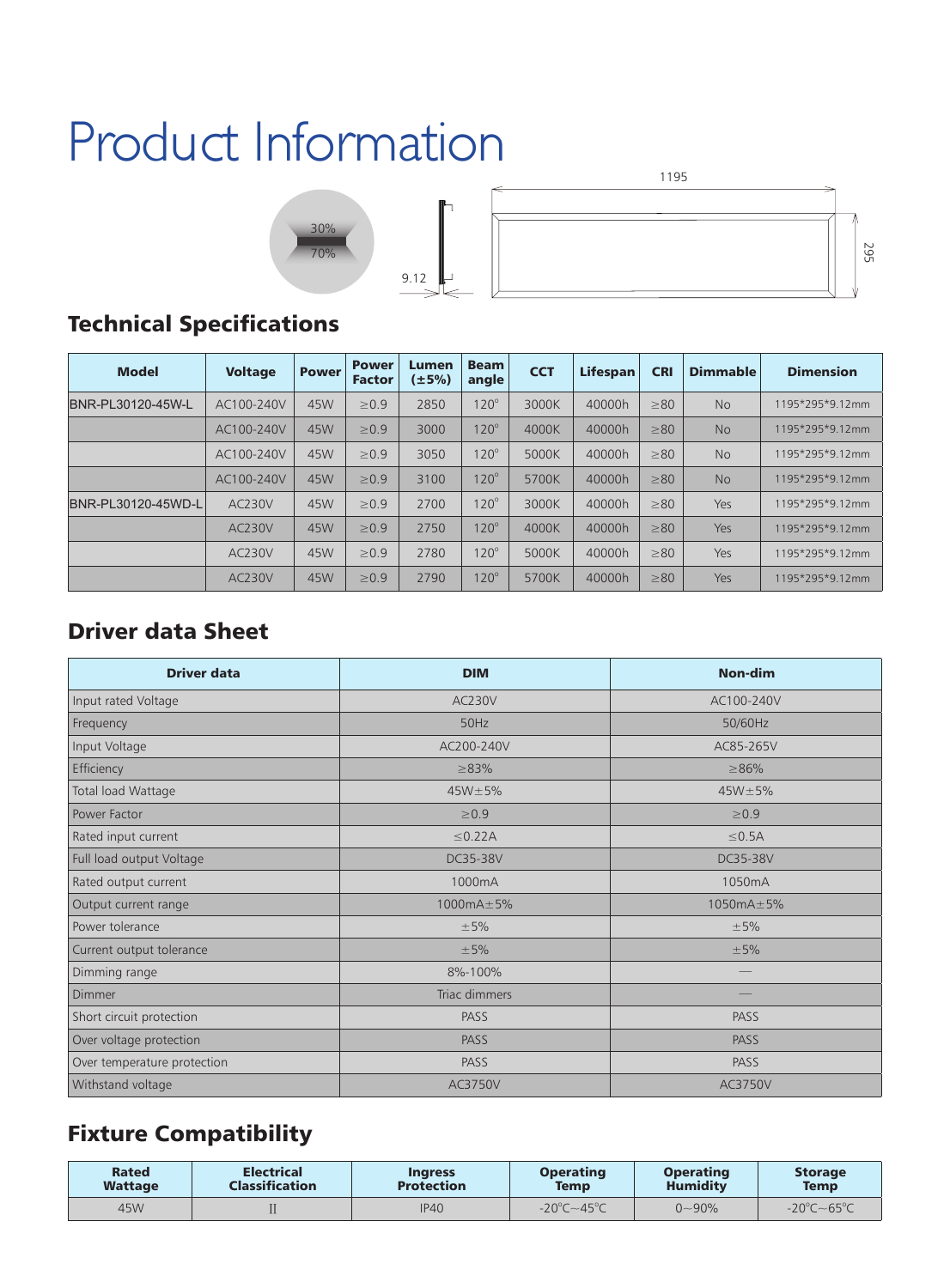#### Spectral Distribution





### Photometric Diagram













-120 -90

-30

#### 120 90 0 30  $-150$   $7 + 180$   $150$ Polar intensity diagram Cartesian intensity diagram Planar Illuminance Curve Distance(m) E(LX) MH=10m 2.2 1.4 1.2 0.8 0.4 0.2 C0/180 C90/270 UNIT: cd -25 -20 -15 -10 -5 0 5 10 15 20 25 AVERAGE BEAM ANGLE(50%): 243.2 DEG Beam diagram Height Eavg, Emax Angle: 91.91deg Diamete Note: The Curves indicate the illuminated area and the average illumination when the Luminaire is at different distance.  $: 281.9$ 22.61, 36.02fc 243.4, 387.7lx 3.194ft 97.35cm 6.388ft 194.71cm 9.582ft 292.06cm 12.78ft 389.42cm 15.97ft 486.77cm 5.653, 9.004fc 60.85, 96.92lx 27.04, 43.08lx 1.413, 2.2519 15.21, 24.23lx 0.9045, 1.441fc 9.736, 15.51lx 16.4ft 5m 13.12ft 4m 3m 6.562ft 2m 3.281ft 1m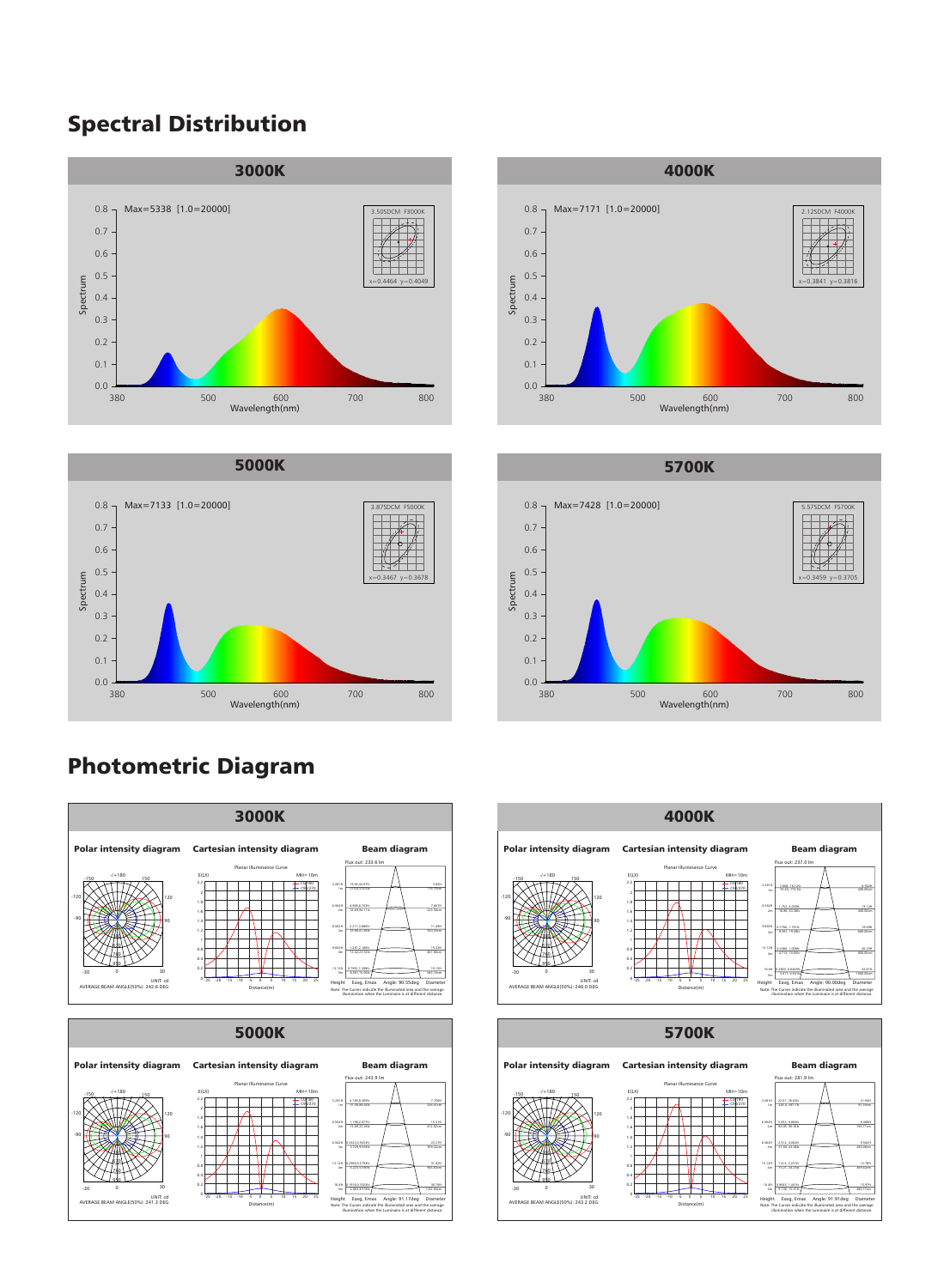#### Polar Diagram Comparison AVERAGE BEAM ANGLE (50%): 269.2EG UNIT: cd C0/180, 276.4 deg C30/210, 276.9 deg C60/240, 273.6 deg C90/270, 360.0 deg **0 30 60 90 120 150 -/+180 -150 -120 -90 -60 -30 190 380 570 760 950 0**



 $\leftarrow$  FLUX △ U'V'

0.0040 0.0035 0.0030 0.0025 0.0020 0.0015 0.0010 0.0005  $\frac{0.0000}{10000}$ 

#### Driver lifetime & LED light decay rate



#### **Temperature**

- The testing is operated at 25°C
- The lifetime of capacitor, minimum of 5,000 hours if operated at 105°C, will be doubled whenever the temperature drops 10°C
- The highest withstand temperature of IC, MOS could be 120°C
- The highest withstand temperature of LED junction temperature is 150°C